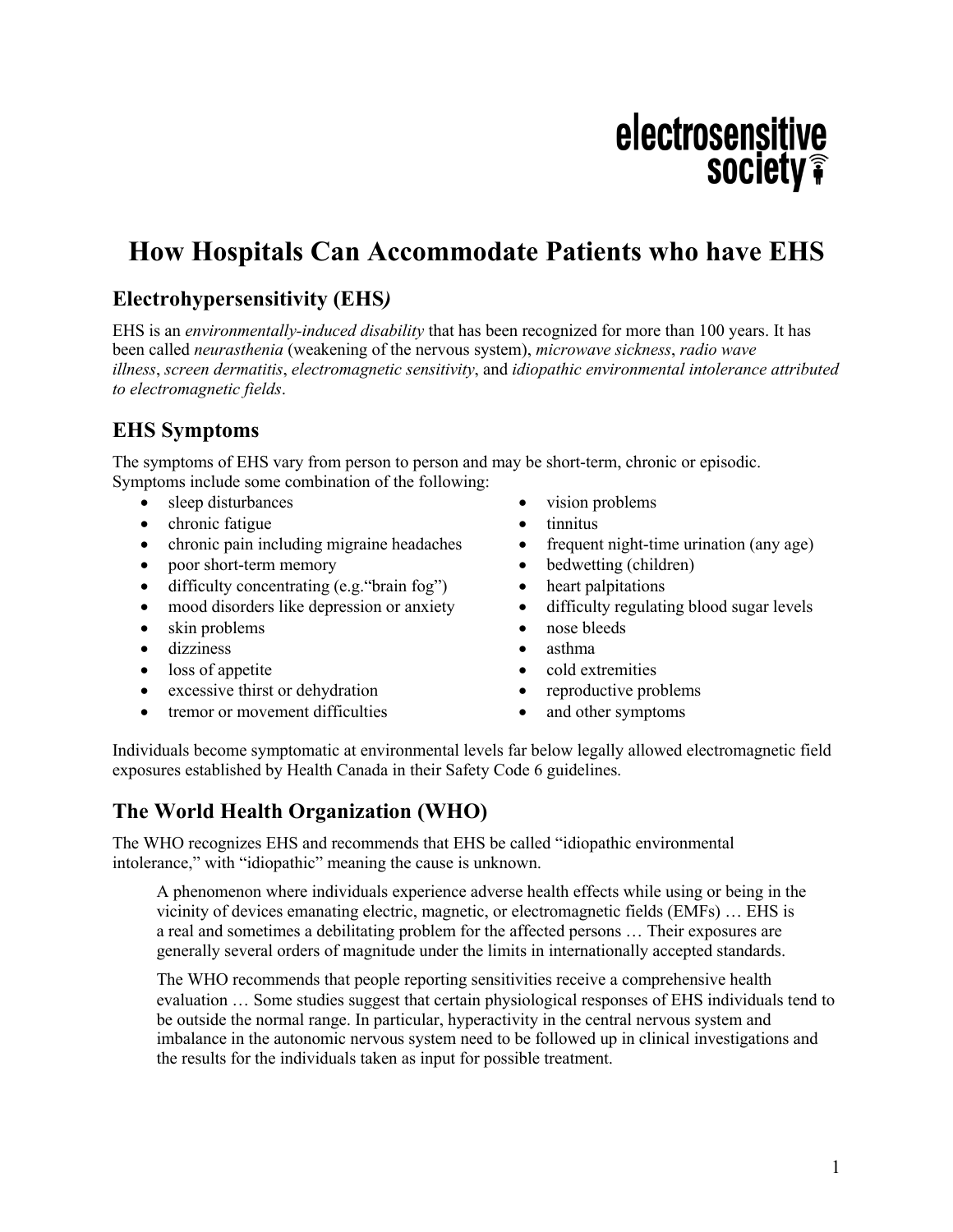## **EHS Precursors**

While exposure to electromagnetic fields/radiation is the trigger for EHS symptoms, the common precursors of EHS include:

- **physical trauma** to the central nervous system, such as concussion or whiplash
- **chemical trauma** in the form of exposure to toxins [including but not limited to drugs, pesticides, metals (especially mercury), and other neurotoxins].
- **biological trauma** in various forms, such as lyme disease, fungal toxins, parasite load, etc.
- **electrical trauma** resulting from acute or chronic electromagnetic field exposures, such as multiple shocks; low, moderate, or high levels of electrosmog (electromagnetic pollution wherever electricity or "wireless" travels or is available); battery- or electricity-powered items; and lightning strikes.
- **impaired immune system** as a result of medical diagnostic/preventative/treatment methods (radiological, chemical, etc.), biological implants, lupus, AIDS; or a **poorly developed immune system** in very young children and in elders. For more information visit: www.electrosensitivesociety.com.

## **Recommended Equipment for Detecting and Measuring EMFs**

Health and Safety Departments should measure three types of electrosmog within the facility at regular intervals (since exposure can change) and prior to the scheduled admission of a patient who has EHS (or immediately after emergency admission) by using all of these metering devices:

- *Radio Frequency Microwave Radiation* Model: Safe and Sound Pro II www.slt.co/Products/RFMeters/SafeandSoundProIIRFMeter.aspx
- *Extremely Low Frequency Electric and Magnetic fields* Model: ME 3830B www.slt.co/Products/EMFMeters/ME3830B.aspx
- *Dirty Electricity* Model: Graham Stetzer Microsurge Meter www.stetzerelectric.com

#### **Sources of Electrosmog**

- *Radio Frequency (RF) Radiation*: Cell network antennas (on towers, buildings, poles, boosters); WiFi routers/hotspots; battery-or electricity-powered wireless devices, sensors, controllers, audio equipment, and vehicles using or enabled for WiFi or Bluetooth; WiFi boosters; cell phones; tablets, laptops, and desktop computers; signal boosters; medical data transmitters; MRI equipment; microwave ovens; pagers; personal wearables (smart watches/necklaces, fitness trackers, etc.); cordless telephones; wireless baby monitors; vehicle radar; airport or naval radar; security systems; pest-control systems; smart utility meters; digital automatic meter readers (AMR), smart appliances; and nearby broadcast antennas.
- *Extremely Low Frequency (ELF) Electric and Magnetic Fields (EMFs)*: Power transmission lines; power distribution lines (above or below ground), substations, transformers, light fixtures, breaker/fuse panel, faulty wiring, knob and tube wiring, power supply cables, electric appliances especially those that generate heat (e.g., electric stove, toaster, hair dryer, convection stovetops), all sizes of computers and electronic devices, air-conditioning and other HVAC equipment, fans, metal pipes (in some circumstances), power outlets.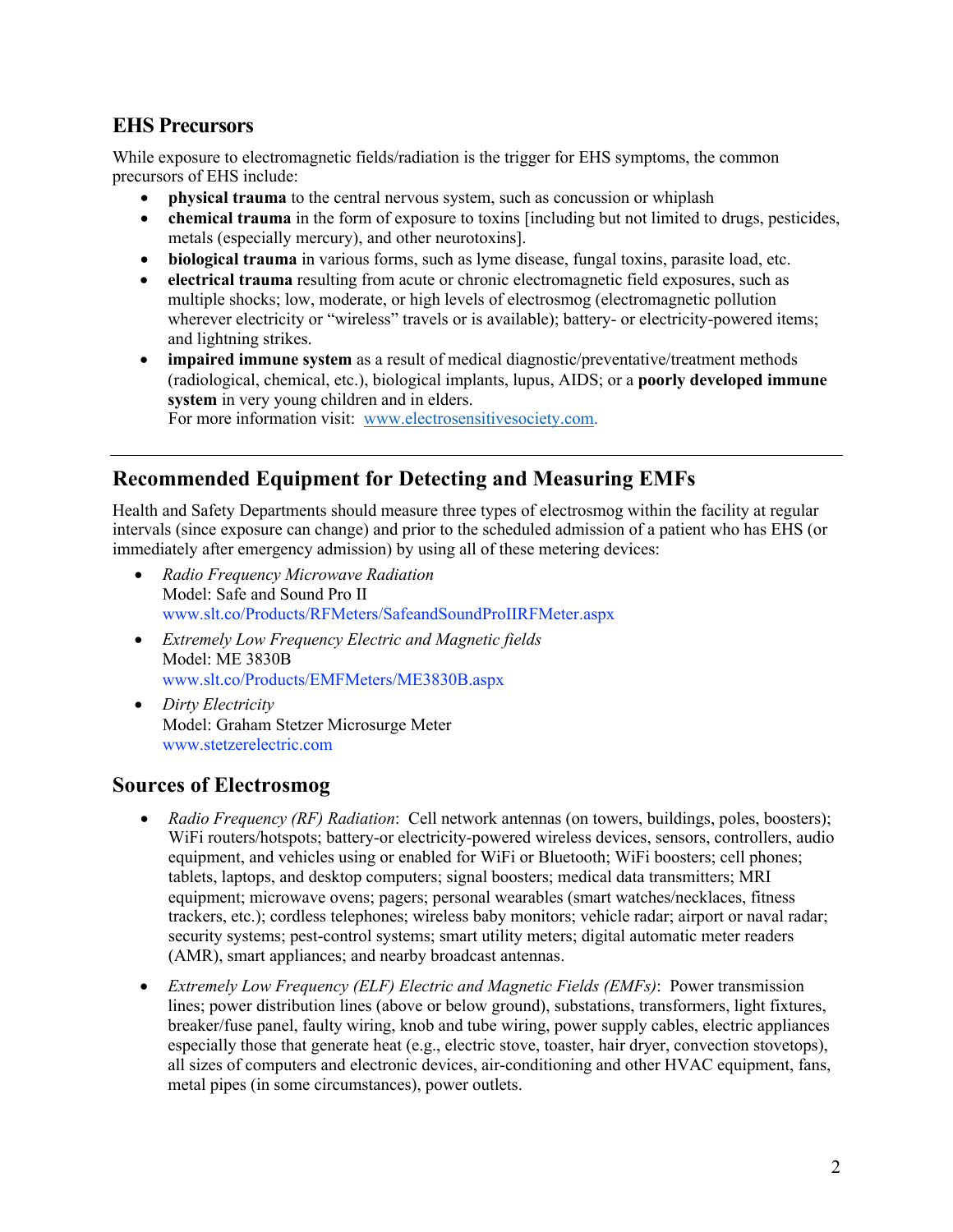• *Dirty Electricity*: Computers, televisions, tube fluorescent lights, compact fluorescent light bulbs, energy efficient LED light bulbs, dimmer switches, variable speed motors/tools, treadmills, vacuum/floor cleaners, sewing machines, solar photovoltaic cells (if converted to AC power), wind turbines, smart utility meters, AMR meters, devices that require inverters. Dirty electricity flows along metal — such as in wires, pipes, construction materials and furnishings — and can also enter an area or building from neighbours and neighbourhoods through the electrical panel or water service infrastructure.

## **>> Reducing the Levels of All Types of Electrosmog << is Critically Essential for Patients who have EHS**

## **Ideal Electrosmog Levels for Patients who have EHS**

- Radio Frequency Radiation less than 0.1  $\mu$ W/m<sup>2</sup>
- Dirty Electricity less than 25 GS Units
- Magnetic Field less than  $20 \text{ nT}$  (0.2 mG)
- Electric Field less than  $1 \text{ V/m}$

## **Severity of EHS Sensitivity**

Some EHS patients may be able to tolerate more EMFs exposure than other patients. Any EHS patient may seem to have a variable tolerance level, dependent on a myriad circumstances. Therefore, it is critical to closely monitor each EHS patient if electrosmog levels are higher than the ideal values listed above.

**"FIND"** (determines the exposure): **F**requency, **I**ntensity, **N**earness, and **D**uration. Exposure is cumulative and the sensitivity reaction can be immediate or delayed, and the reactions and symptoms can worsen and/or be prolonged due to increased duration of exposure. Reducing the intensity and duration while increasing the distance from the radiating source decreases the exposure.

## **Specific Recommendations for reducing EMF/EMR for environmentally sensitive patients in your hospital**

This is not an all-inclusive list of recommendations. Please do not hesitate to contact us about other possible or known items and circumstances, whether to collaborate on solutions or to inform future versions of this document.

#### *Radio Frequency Radiation Microwave Radiation*

- When locating patients, avoid cell network antennas both within and outside of building.
- Identify WiFi routers and WiFi boosters. If the hospital does own and have control over these devices, disconnect or reduce power on individual hotspots/routers in order to create areas where RF/MW Radiation is lower. For example, some routers powered down to 16% power will still provide adequate WiFi connectivity for users.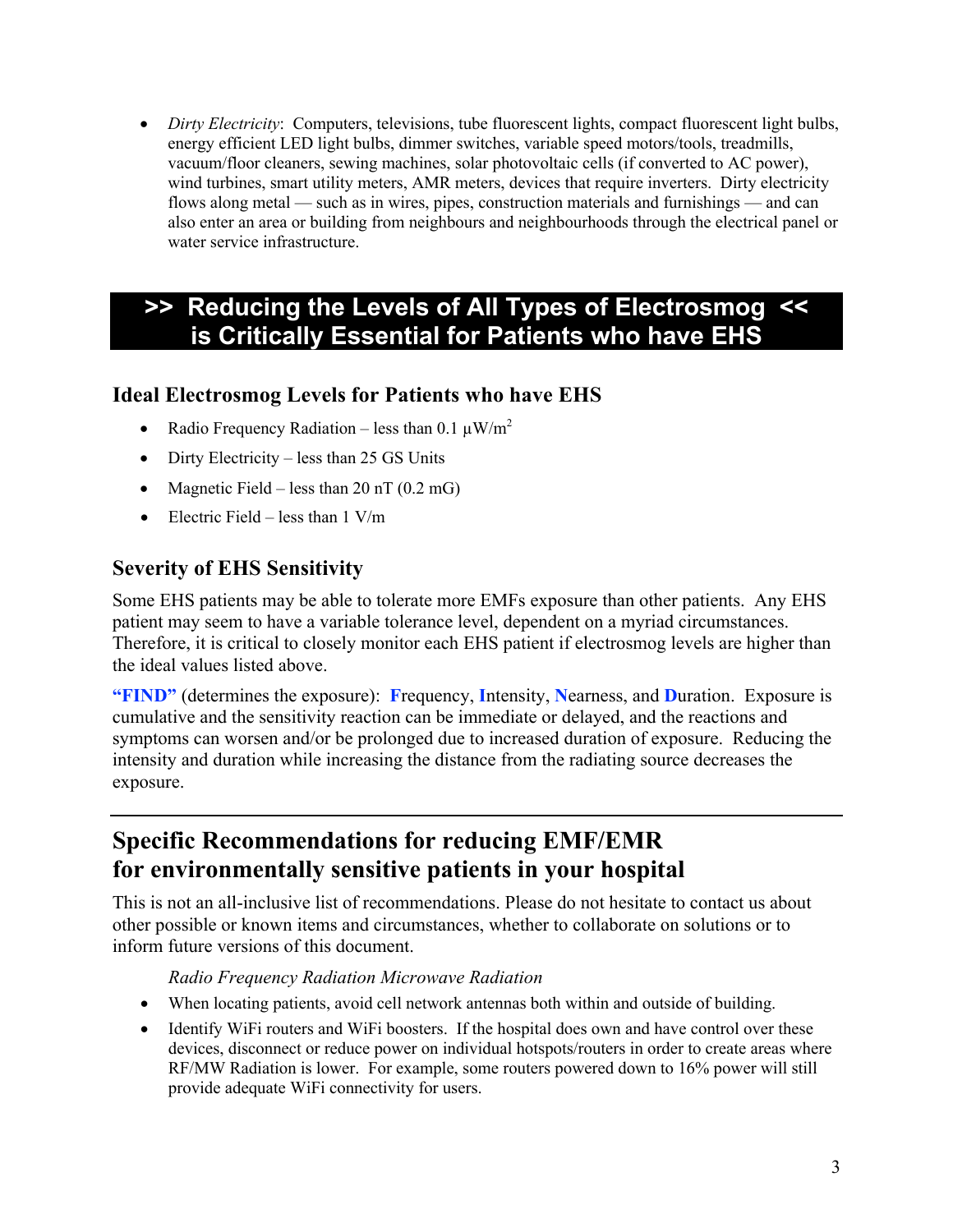- Cell phone network boosters: Consider shielding boosters (with a double-layered aluminum mesh) where necessary when you do NOT have control over turning off or reducing their output. Consider inquiring about how to obtain control of their output or at least a reliable emergency contact who has such control.
- $\bullet$  Identify and avoid medical device data transmission hotspots  $-i$  finere are no other options, shield with double-layered aluminum foil where necessary. [Going forward, establish and maintain the option of turning off the power to all wireless devices within the hospital, or if there are no other options then lowering the intensity of wireless emissions and protectively shielding areas occupied by patients, visitors, staff, and volunteers]
- Ensure blood pressure monitors or other hospital equipment does NOT use wireless technology. Use non-wireless or corded diagnostic devices whenever possible. [Going forward, in decisions and policies for planning, renovations, protocols, updates, purchasing, and in employee agreements, clearly specify non-wireless or corded equipment, services, and environments (indoor and outdoor).]
- Eliminate cell phones (absent or powered all the way OFF, and never brought into the same room as the patient even when powered off), pagers, and all personal devices (smart watches/necklaces, fit-bits, etc.).
- Doctors "on call" should leave their phones at nurses' station (at least 10 metres distance from the patient) before tending to an EHS patient. [Going forward, ideally, enable "on call" and other communication protocols to be conveyed through wireline communication systems throughout the hospital. Note: Carrying powered on "wireless" devices on the body is against manufacturer's instructions, and therefore this is an occupational health and safety issue.]
- Consider using RF radiation-blocking fabric (such as bed canopies specialized for this purpose) to create a faraday cage that can be used wherever there is a patient need. Create a RF radiationblocking hospital gown for EHS use; note: such garments do not necessarily provide relief for all patients or in all circumstances, so abide by a patient's expressed experience, and if the patient is unconscious or otherwise unable to comprehend or communicate adverse reactions that may happen when such a garment is added to monitor for reactions that may warrant removal of the garment (suppliers in Canada: www.slt.co/Products/RFShieldingFabrics/ www.emrss.com).

#### *Extremely Low Frequency (ELF) Electric and Magnetic Fields (EMFs)*

- Measure to locate and avoid high electric and magnetic fields.
- Avoid all types of fluorescent lighting, particularly above the hospital beds.
- Unplug hospital beds from power sources whenever the adjustment features are not directly in use.
- Position the hospital bed away from walls as often and as far as possible, to increase distance between patients and wiring.
- Unplug assessment equipment (e.g., blood pressure monitor) from power sources when the equipment is not directly being use, or remove the equipment from the patient's vicinity.

#### *Dirty Electricity*

• Locate sources of dirty electricity and eliminate these sources where possible. Filter dirty electricity that cannot be eliminated with appropriate filters.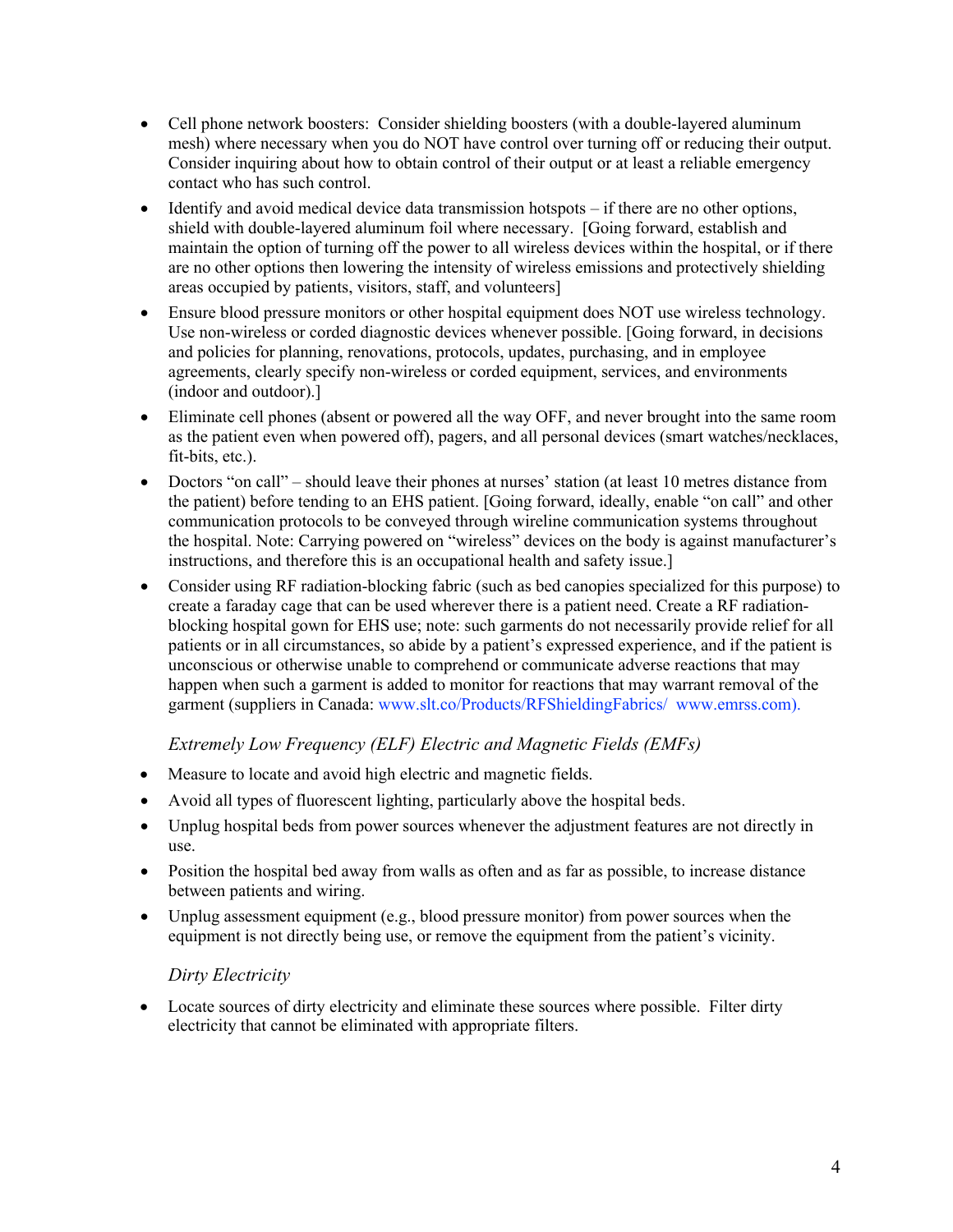## **General Recommendations**

Establish an environmentally-friendly (low-EMF/EMR and low-chemical) waiting room, treatment room, and in-patient room. Many patients who have EHS also have Multiple Chemical Sensitivity (MCS), which means they have adverse reactions to chemicals such as cleaning products, car exhaust, perfumes, laundry detergents, paint, natural flower and food aromas, etc.

- Provide an area that has no cell phone network antenna within, above, below, adjacent, or outside the building (roof, balcony, etc.).
- Turn off (power off) and/or reduce emission intensity of WiFi routers, hotspots, or anything that can emit wireless signals.
- All cell phones powered OFF.
- Prohibit wireless wearable devices.
- Provide MCS-friendly soaps, cleaning products, and laundered linens.
- Avoid newly painted areas.
- Avoid new furniture (due to off-gassing).
- *Post signs* that prominently indicate a "no wireless and no scent" zone within 10 metres (cell phones powered OFF, etc.). Note: signage should serve as a reminder, not as a substitute for instructions (to staff, visitors, and other patients).

#### *Reduce waiting times:*

- Expedite admission to reduce waiting time (to avoid additional EMF/RF radiation exposure).
- Schedule appointments first or last in the day (to reduce exposures caused by uninformed or noncompliant persons/places).

#### *Isolate to reduce exposures caused by other persons:*

- For any wait time, agree to find patients wherever they prefer to wait in a safer environment (e.g., inside their car, outside, in another hospital area) when ready to see them.
- Provide a separate and shortest possible entrance route, preferably directly from outside the destination area of the hospital.
- Give attention to ensure paint-free and construction-free zones outside and within the building.
- Provide exclusive use of elevators.

#### *Assign a helper (volunteer) for the person who has EHS:* Recommendations for the **Helper**:

- All **cell phones powered OFF** ("silent" modes and "airplane" modes do not adequately halt wireless emissions).
- No fitbit and/or smart watches/necklaces.
- Use a dedicated elevator to avoid electrosmog emissions caused by other people.
- Inform the EHS person that all of your personal wireless devices have been eliminated. Give this information at the beginning of each in-person interaction.
- Prior to and during interactions do not use personal scented products (perfume, laundry soap, hair products, skin products, deodorant, etc.).
- Ensure cleaning products are scent-free (including soaps).
- Avoid newly painted areas.
- Avoid new furniture due to the off-gassing that occurs.